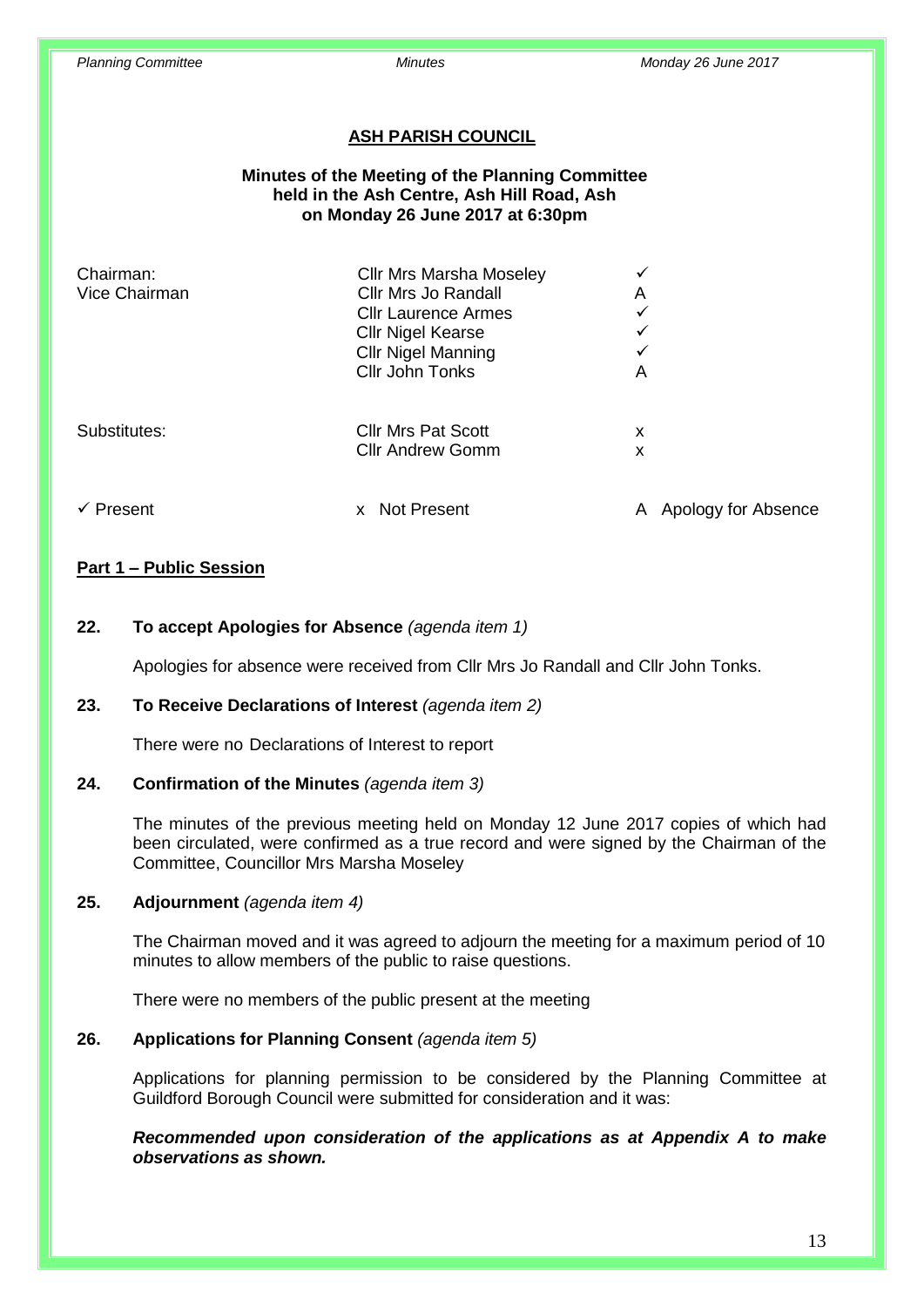# **27. Applications for Tree Surgery** *(agenda item 6)*

To consider applications for tree surgery and if deemed necessary make representations on behalf of the Council subject to plans being received as detailed at Appendix B and it was.

*Recommended upon consideration of the applications as at Appendix B to make observations as shown.*

**28. Guildford Borough Council Planning Enforcement – Ref EN15/00174** *(agenda item 7) Item deferred from the Planning Committee Meeting held on 12 June 2017 to enable Cllr Mrs Jo Randall to obtain more evidence from Guildford Borough Council's Planning Enforcement on the decision for this case.*

Members considered a report from Cllr Mrs Jo Randall following correspondence received from Guildford Borough Council's Planning Enforcement Officer in respect of a material change in use of land from ancillary storage in association with a hair salon to independent residential use Land on the South – West side of, 85 Ash Hill Road, Ash GU12 5DN.

Cllr Randall had been unable to obtain specific information in respect of this enforcement case as, due to data protection rules, the file is not a publically available document. However, Cllr Randall was able to give a general summary of the procedure followed and reasons for the decision not to take enforcement action.

Cllr Randall concluded her report by underlining the need to report potential planning infringements immediately.

#### *Item Noted*

## **29. Correspondence** *(agenda item 8)*

## **Street Naming and Numbering**

- Correspondence was received from Guildford Borough Council in respect of Land to the rear of The Gables, advising the name put forward by the Planning Committee on Monday 12 June 2017, Townsend Close, was not acceptable to the developers. The Committee reiterated the suggestion and asked that the Clerk to the Council formally request the suggestion be advised to the Lead Member for Transport and Infrastructure for his determination.
- Correspondence was received from Guildford Borough Council in respect of Land to the South of Foreman Park. Suggestions of appropriate names to be considered had been supplied by the Ash and District Museum Society and the Committee recommended the name Vyne Walk be submitted in respect of this development. The Clerk to the Council will formally request the suggestion be advised to the Lead Member for Transport and Infrastructure for his determination

## **30. Date of next meeting** *(agenda item 9)*

It was agreed that the date of the next meeting will be Monday 10 July 2017 commencing at 6:30 pm

*The meeting concluded at 6:55pm*

Chairman \_\_\_\_\_\_\_\_\_\_\_\_\_\_\_\_\_\_\_\_\_\_\_\_

Date \_\_\_\_\_\_\_\_\_\_\_\_\_\_\_\_\_\_\_\_\_\_\_\_

14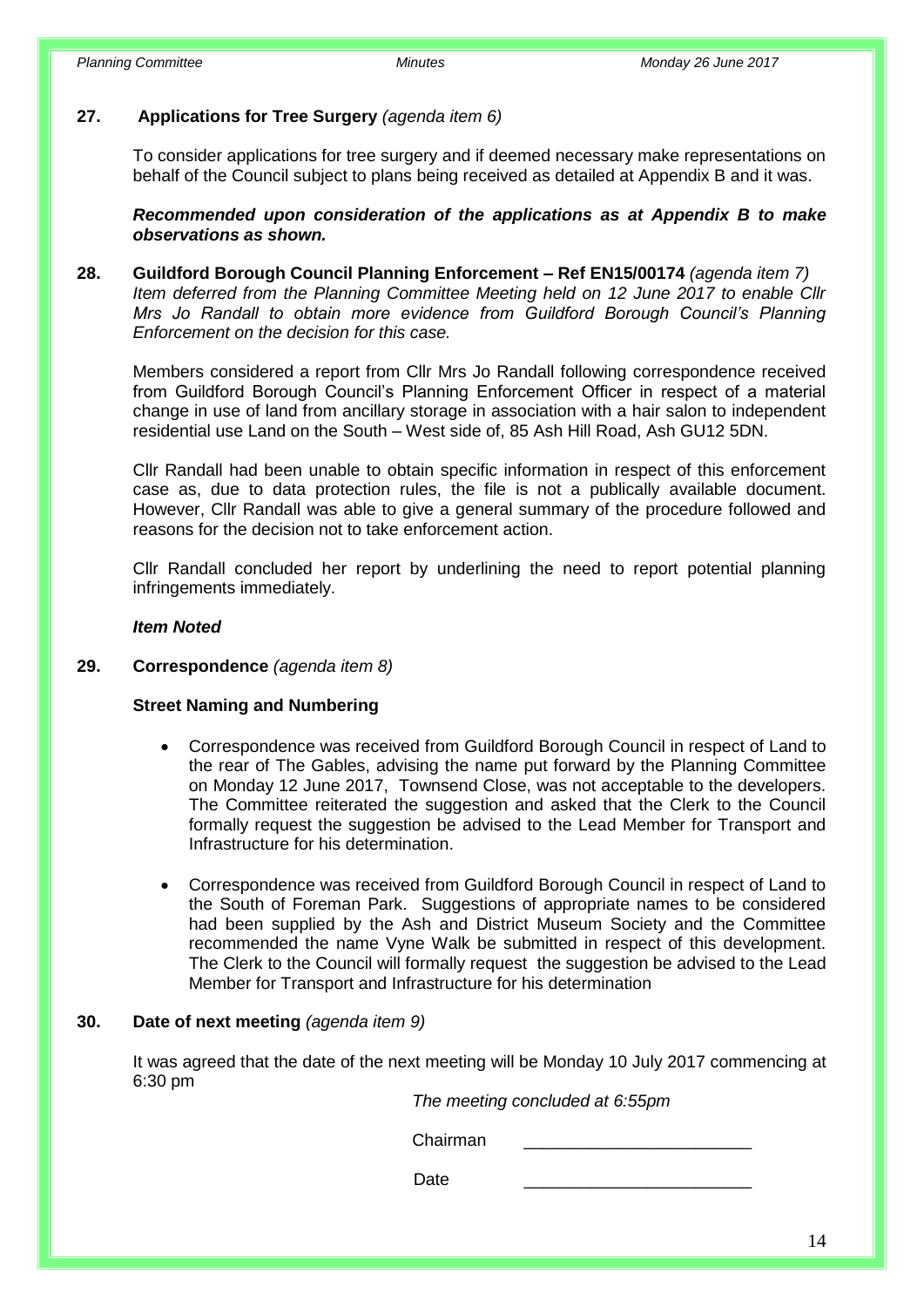# **Appendix A**

# **ASH PARISH COUNCIL**

# **Applications for Planning Consent**

## **Monday 26 June 2017**

| <b>Number and Location</b> | <b>Proposed Development</b>                                                                 |
|----------------------------|---------------------------------------------------------------------------------------------|
| 17/P/01155                 | Single storey side extension, hip to gable<br>conversion, loft conversion with added dormer |
| 54 Firacre Road            | and roof lights.                                                                            |
| <b>Ash Vale</b>            |                                                                                             |
| <b>GU12 5JT</b>            |                                                                                             |
|                            |                                                                                             |

## *Object*

*Objection 1: Flat roof in contravention of Guildford Borough Council's Design Guide Objection 2: Overbearing Objection 3: Extension is not subservient to the main dwelling*

| 17/P/01189                                                                     | Proposed first floor rear extensions with<br>insertion of Juliet balcony |
|--------------------------------------------------------------------------------|--------------------------------------------------------------------------|
| <b>Shortlands</b><br><b>Frimley Road</b><br><b>Ash Vale</b><br><b>GU12 5PP</b> |                                                                          |

## *Object*

*Objection 1: Concern for a breach of the 45 degree rule and possible loss of light to the neighbouring property 'Verona'*

| 17/P/01198                                          | Proposed detached garage |
|-----------------------------------------------------|--------------------------|
| <b>1A Old Chapel Lane</b><br>Ash<br><b>GU12 6LQ</b> |                          |

*Object*

*Objection:The Committee would like to see a condition that the development should not be used as a habitable dwelling, in perpetuity.*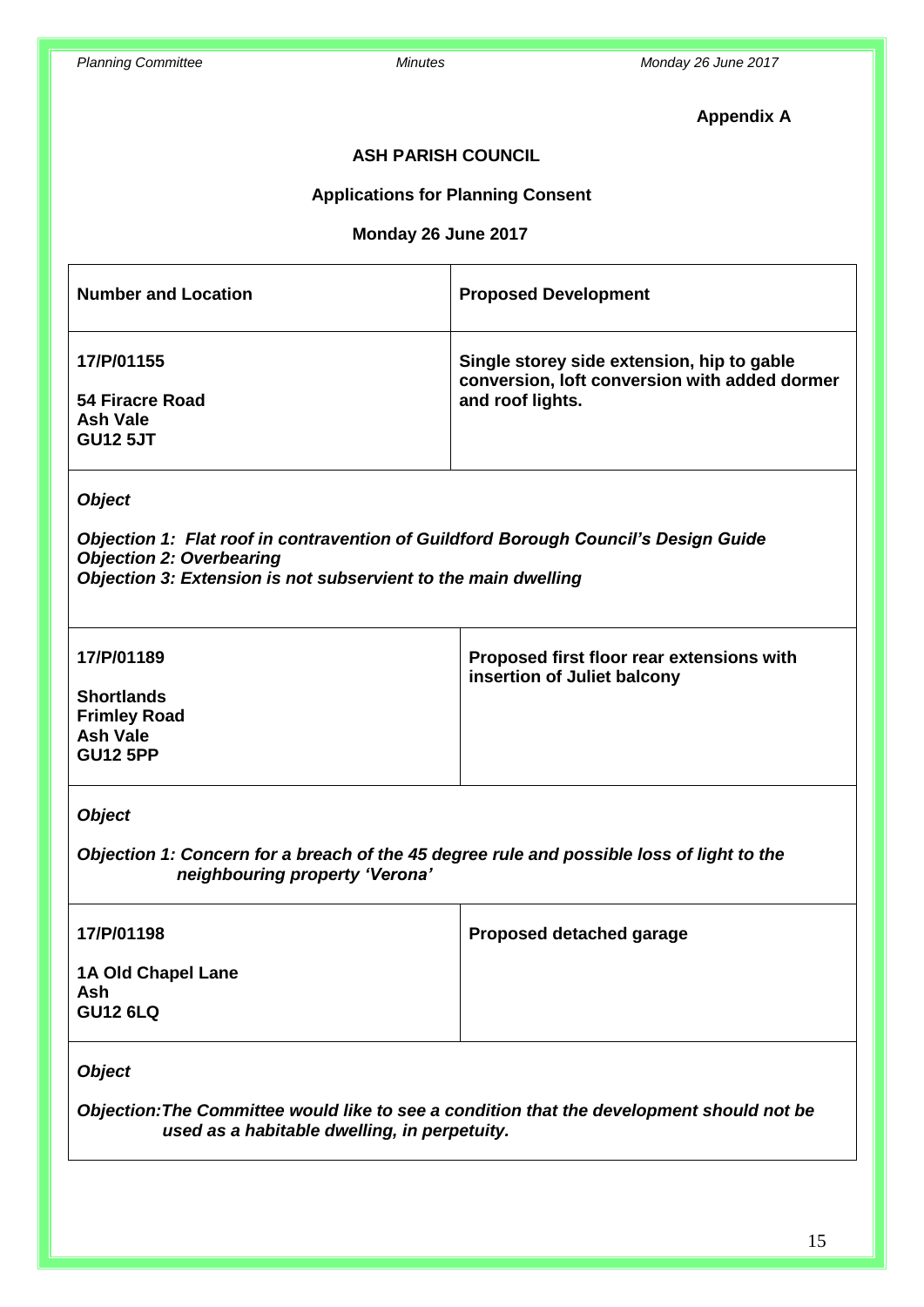| <b>Number and Location</b>                                                                | <b>Development Proposed</b>                          |
|-------------------------------------------------------------------------------------------|------------------------------------------------------|
| 17/P/00990<br>Romani<br><b>Ash Green Lane East</b><br><b>Ash Green</b><br><b>GU12 6HS</b> | Loft conversion with single storey rear<br>extension |
|                                                                                           |                                                      |

*Object*

*Objection 1. The conversion is not subservient to the main dwelling Objection 2. Poor design Objection 3. Overbearing Objection 4. Concerns re overlooking of neighbouring property*

| 17/P/00909                             | Single storey rear extension |
|----------------------------------------|------------------------------|
| 19 Star Lane<br>Ash<br><b>GU12 6RJ</b> |                              |

*Object*

*Objection 1. Flat roof in contravention of Guildford Borough Council's Design Guide*

| 17/P/01222      | Proposed erection of a pair of semi- detached                                       |
|-----------------|-------------------------------------------------------------------------------------|
| 66 Firacre Road | bungalows following demolition of the<br>existing bungalow together with associated |
| <b>Ash Vale</b> | parking and the provision of two disabled                                           |
| <b>GU12 5JT</b> | spaces                                                                              |
|                 |                                                                                     |

*No observations*

| 17/P/01229                                                           | Single storey side extension |
|----------------------------------------------------------------------|------------------------------|
| <b>Whispers</b><br><b>Underwood Avenue</b><br>Ash<br><b>GU12 6PR</b> |                              |

| <b>No observations</b> |  |
|------------------------|--|
|                        |  |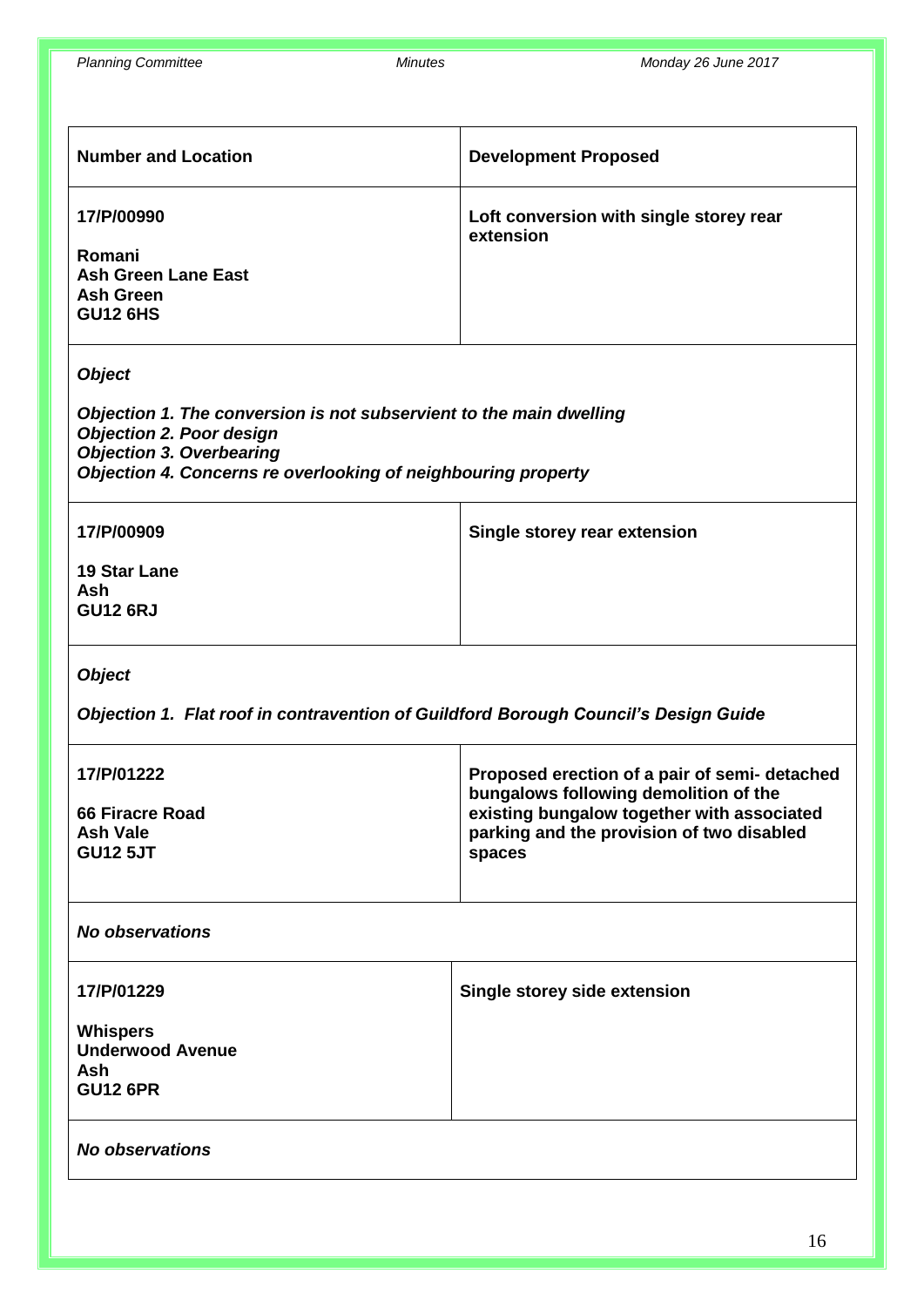| <b>Number and Location</b> | <b>Development Proposed</b>                                                              |
|----------------------------|------------------------------------------------------------------------------------------|
| 17/P/01237                 | Erection of a replacement external metal<br>staircase, landings and balustrade following |
| 1 The Parade               | demolition of existing concrete staircase                                                |
| <b>Wharf Road</b>          |                                                                                          |
| <b>Ash Vale</b>            |                                                                                          |
| <b>GU12 5AZ</b>            |                                                                                          |
|                            |                                                                                          |

#### *Concerns*

*Concern 1: The proposal needs to be in keeping with a conservation area, The Basingstoke Canal*

| 17/P/01287                                        | <b>Advertisement. Consent for 1 internally</b><br>illuminated fascia sign and 1 internally |
|---------------------------------------------------|--------------------------------------------------------------------------------------------|
| Garage 62-66 Ash Street<br>Ash<br><b>GU12 6LR</b> | illuminated totem pole sign                                                                |

*The Committee have no objection to the illuminated fascia but object to the totem pole*

*Object*

*Objection 1: The totem pole will obscure sight lines for vehicles exiting properties along Ash Street*

| 17/P/01274                                   | Retention of 2m high fence to side |
|----------------------------------------------|------------------------------------|
| 2 Old School Close<br>Ash<br><b>GU12 5EX</b> |                                    |

#### *Object*

*Objection 1: Breaces the 1 metre height restriction of fences abutting the highway Objection 2: Fence takes away the openness of the development Objection 3: Not in keeping with the area*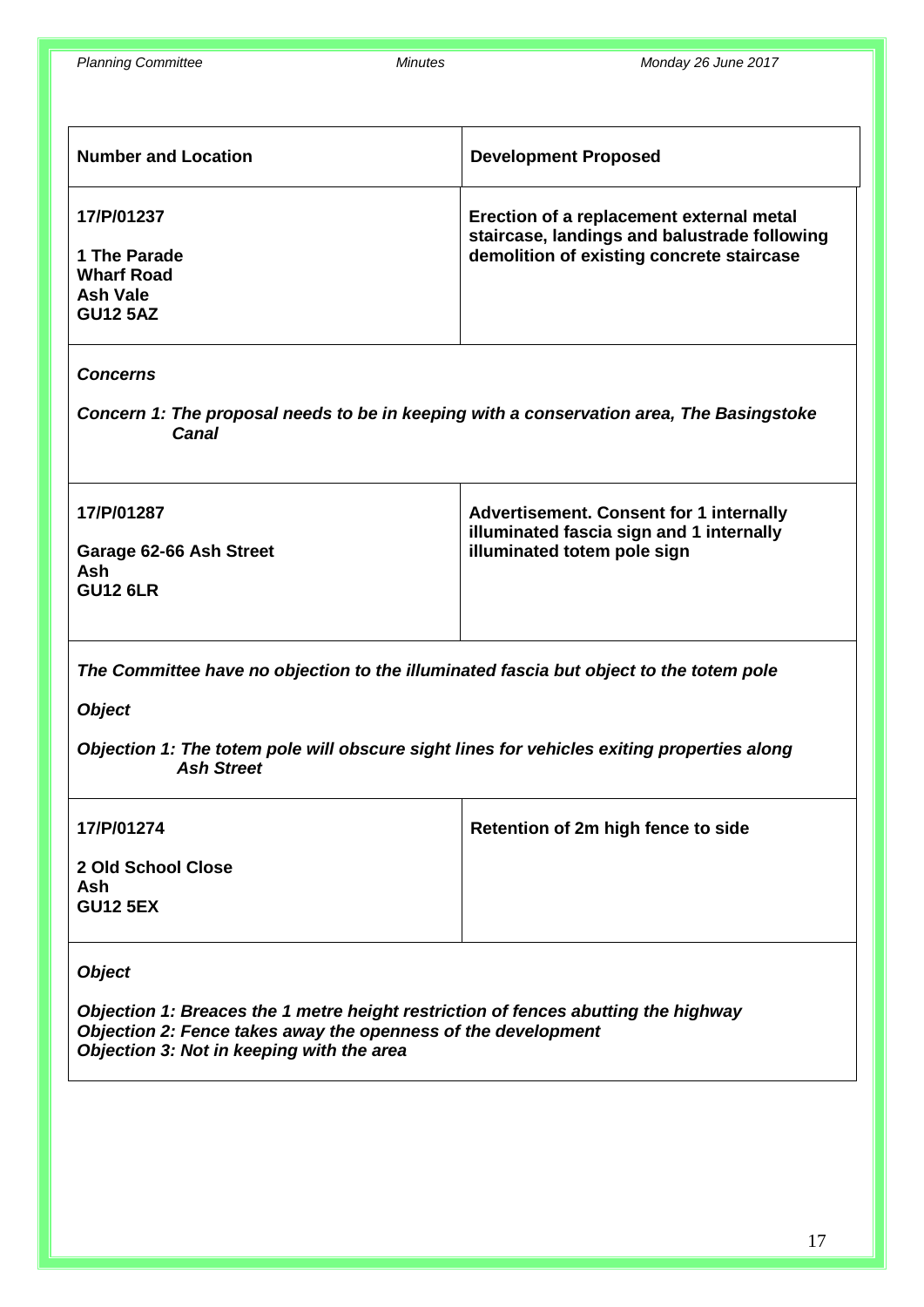| <b>Number and Location</b>                                                                    | <b>Development Proposed</b>                                                                                                           |
|-----------------------------------------------------------------------------------------------|---------------------------------------------------------------------------------------------------------------------------------------|
| 17/P/01175<br><b>Valley View</b><br><b>Frimley Road</b><br><b>Ash Vale</b><br><b>GU12 5PP</b> | Proposed erection of a single storey timber -<br>faced static caravan in the style of a log cabin<br>to replace fire damaged bungalow |

*Concerns*

*Concern 1: The proposal needs to be in keeping with a conservation area, The Basingstoke Canal*

| 17/P/00507                                                                | Outline permission for residential<br>development consisting of 300 units (105 |
|---------------------------------------------------------------------------|--------------------------------------------------------------------------------|
| <b>Shortlands Farm</b><br><b>Guildford Road</b><br>Ash<br><b>GU12 6BL</b> | affordable) with all matters reserved                                          |

*Object:*

*Objection 1: The Committee strongly object to encroachment into the Green Belt Objection 2: Not an appropriate development Objection 3: In Conflict with the Local Plan NPPF Objection 4: Traffic access onto a main road*

*Concerns:*

*Concern 1: Concerns over flooding Concern 2: Concerns at loss of agricultural/farm land*